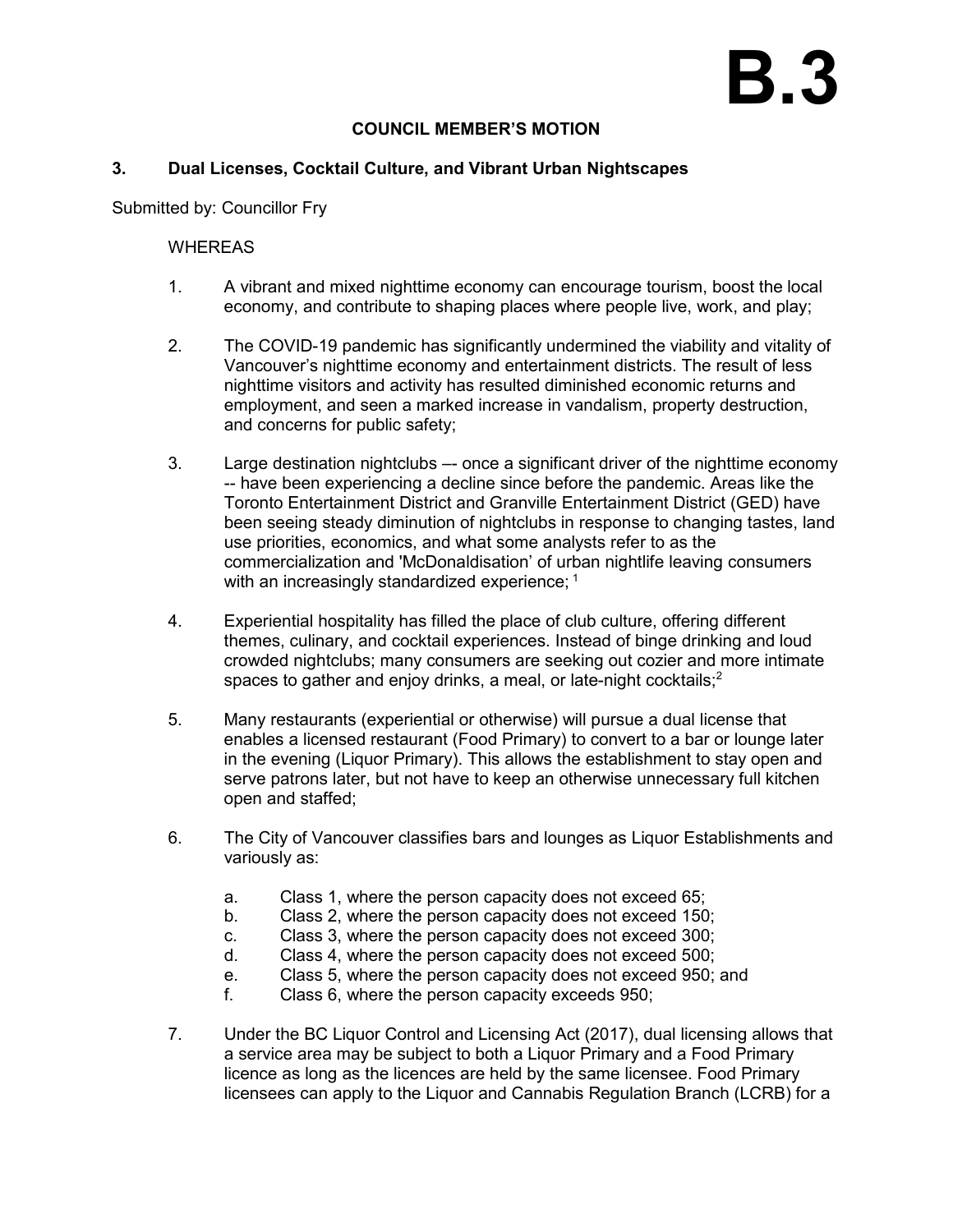Liquor Primary licence at the same location to operate as a bar or nightclub after a specified hour; $^3$ 

- 8. The City of Vancouver supports dual licensing applications from existing Food Primaries (FP) to operate under Liquor Primary (LP) licences after 10:00 pm provided that they meet the City's existing procedural and policy standards for LP establishments;
- 9. The City of Vancouver supports dual licensing applications EXCEPT for Food Primaries in the DTES and GED, where there exists a moratorium on new LP licenses. Notwithstanding the two moratoria, the City otherwise provides input on all LP licence applications to the LCRB; 4
- 10. The DTES and GED moratoria were introduced in 2012 and 2017 respectively. In both cases the rationale was that a high concentrations of establishments serving liquor posed immediate harms to neighbourhood residents and visitors, such as violence associated with intoxication, and nuisance. These problem establishments were typically designed and operated as LP operations, generally large nightclubs and beer parlours. The moratoria did not consider dual licensing for FP establishments, market trends, or pandemic recovery;
- 11. Notwithstanding the moratoria and licensing limitations, many (relatively) newly opened FP Vancouver bars and restaurants in Chinatown and Gastown are winning international awards and accolades,<sup>5</sup> contributing to vibrant nightscape, the animation of struggling and moribund districts, and local economy and employment. Dual licensing would benefit most if not all of these FPs by allowing reduced overhead and extended hours, and contributing direct and indirect activation and stewardship of their respective nightscapes; and
- 12. Since the 2012 and 2017 moratoria, Council have given support to develop *A Comprehensive Strategy for Realizing the Full Potential of the Nighttime Economy in the City of Vancouver,<sup>6</sup> and enable pandemic recovery by way of One Time Exceptions to Liquor Primary Establishment Distancing and Moratoria.<sup>7</sup>*

THEREFORE BE IT RESOLVED

- A. THAT Council direct staff to lift the moratoria on Liquor Primary licensing in the DTES and GED specifically to allow eligible Food Primary licensees to apply for Dual Licensing for Class 1 and 2 Liquor Establishments only, under the regular citywide and provincial terms and conditions, allowing for additional considerations specific to the DTES and GED as necessary and expected.
- B. THAT Council direct staff to report back in one year with any findings and recommendations resulting from new dual licensing program in the DTES and GED by Q2 2023.

\* \* \* \* \*

<sup>1.</sup> Urban Nightscapes: Youth Cultures, Pleasure Spaces and Corporate Power [https://books.google.ca/books?id=pAlQWhGLJQ4C&source=gbs\\_navlinks\\_s](https://books.google.ca/books?id=pAlQWhGLJQ4C&source=gbs_navlinks_s)